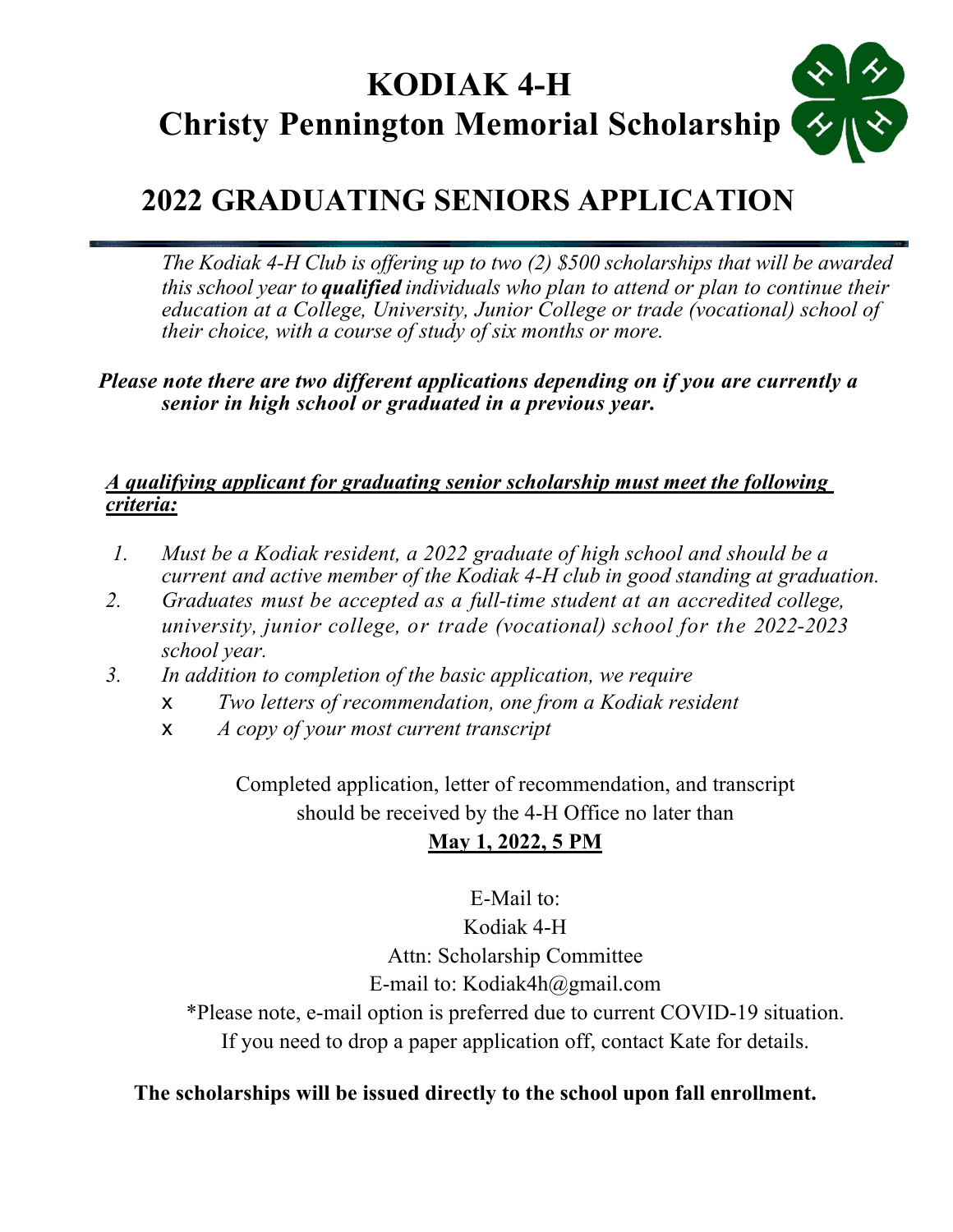## $\frac{1}{\sqrt{2}}$ **KODIAK 4-H Christy Pennington Memorial Scholarship**

# **2022 GRADUATING SENIORS APPLICATION**

| Name $\frac{1}{\sqrt{1-\frac{1}{2}}\sqrt{1-\frac{1}{2}}\sqrt{1-\frac{1}{2}}\sqrt{1-\frac{1}{2}}}}$<br>Last | First                            | Middle        |  |
|------------------------------------------------------------------------------------------------------------|----------------------------------|---------------|--|
|                                                                                                            |                                  |               |  |
|                                                                                                            |                                  |               |  |
|                                                                                                            |                                  |               |  |
| $City$ $Zip$ $Type$                                                                                        |                                  |               |  |
|                                                                                                            | Home Telephone Phone: Work/Cell: |               |  |
|                                                                                                            |                                  | Father's Name |  |
| Mother's Name                                                                                              |                                  |               |  |
|                                                                                                            |                                  |               |  |
|                                                                                                            |                                  |               |  |
| If yes, please list where from:                                                                            |                                  |               |  |
| A.                                                                                                         |                                  |               |  |
| <b>B</b> .                                                                                                 |                                  |               |  |
|                                                                                                            |                                  |               |  |
|                                                                                                            |                                  |               |  |

If yes, please give the following information:

| <b>EMPLOYER</b> | <b>JOB DUTIES</b> | <b>DATES</b> |
|-----------------|-------------------|--------------|
|                 |                   |              |
|                 |                   |              |
|                 |                   |              |
|                 |                   |              |
|                 |                   |              |
|                 |                   |              |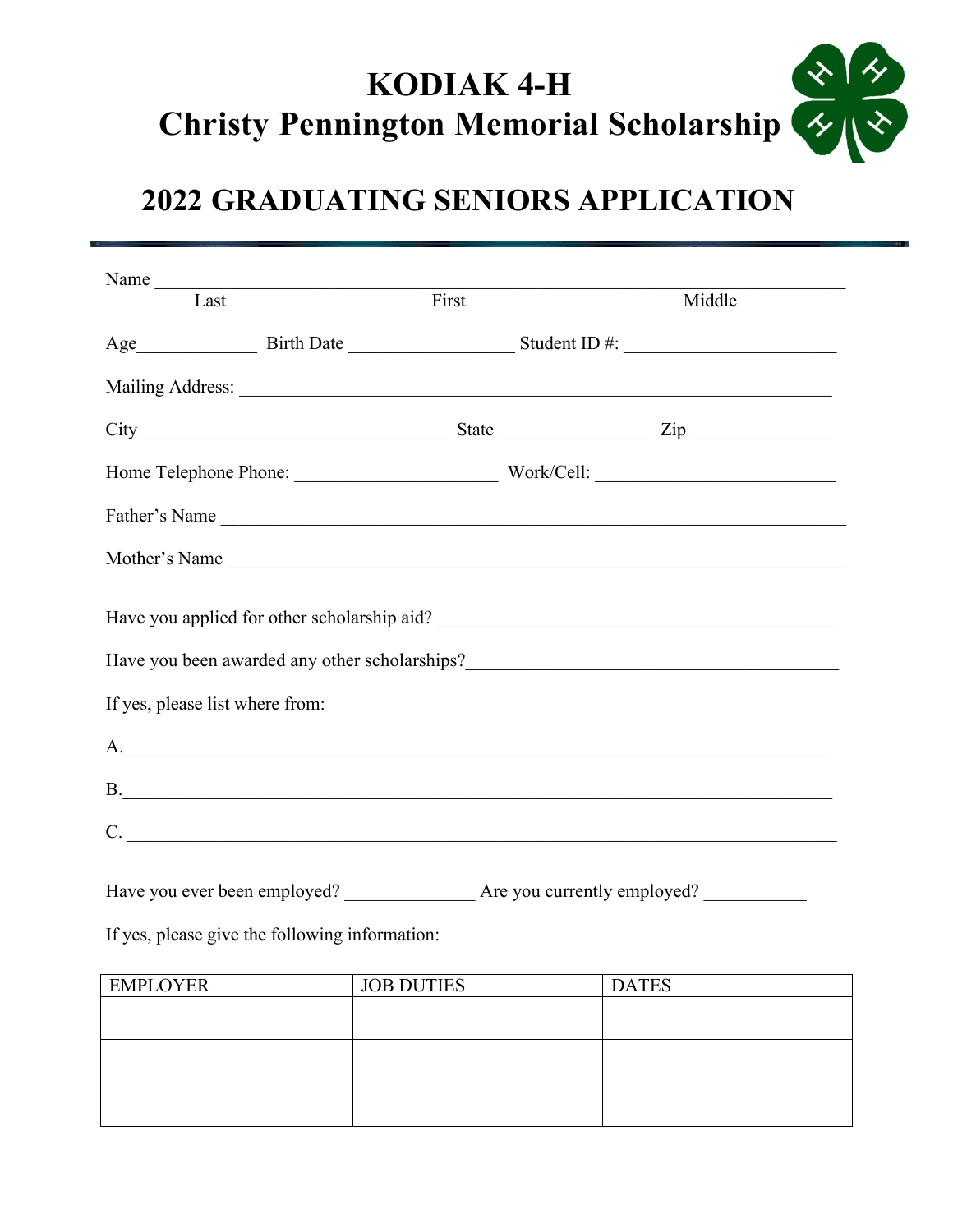## $\frac{1}{\sqrt{2}}$ **KODIAK 4-H Christy Pennington Memorial Scholarship**

## **2022 GRADUATING SENIORS APPLICATION**

| Have you applied for admission to a university, college, or trade school? |
|---------------------------------------------------------------------------|
| If yes, has your application been accepted?                               |
| If yes, please give us the name and address of the school:                |
| Name                                                                      |
|                                                                           |
| City, State, Zip                                                          |
| Have you chosen your field of study?                                      |
|                                                                           |
| Number of years in 4-H: $\frac{1}{2}$                                     |
|                                                                           |

#### **Accomplishments (Attach additional Pages if Necessary)**

Please list 4-H Projects, Activities, Camps, Fairs & Conferences (by year chronologically).

Please list community service activities you have participated in.

Please list offices or positions of leadership held in school, 4-H, church and other organizations.